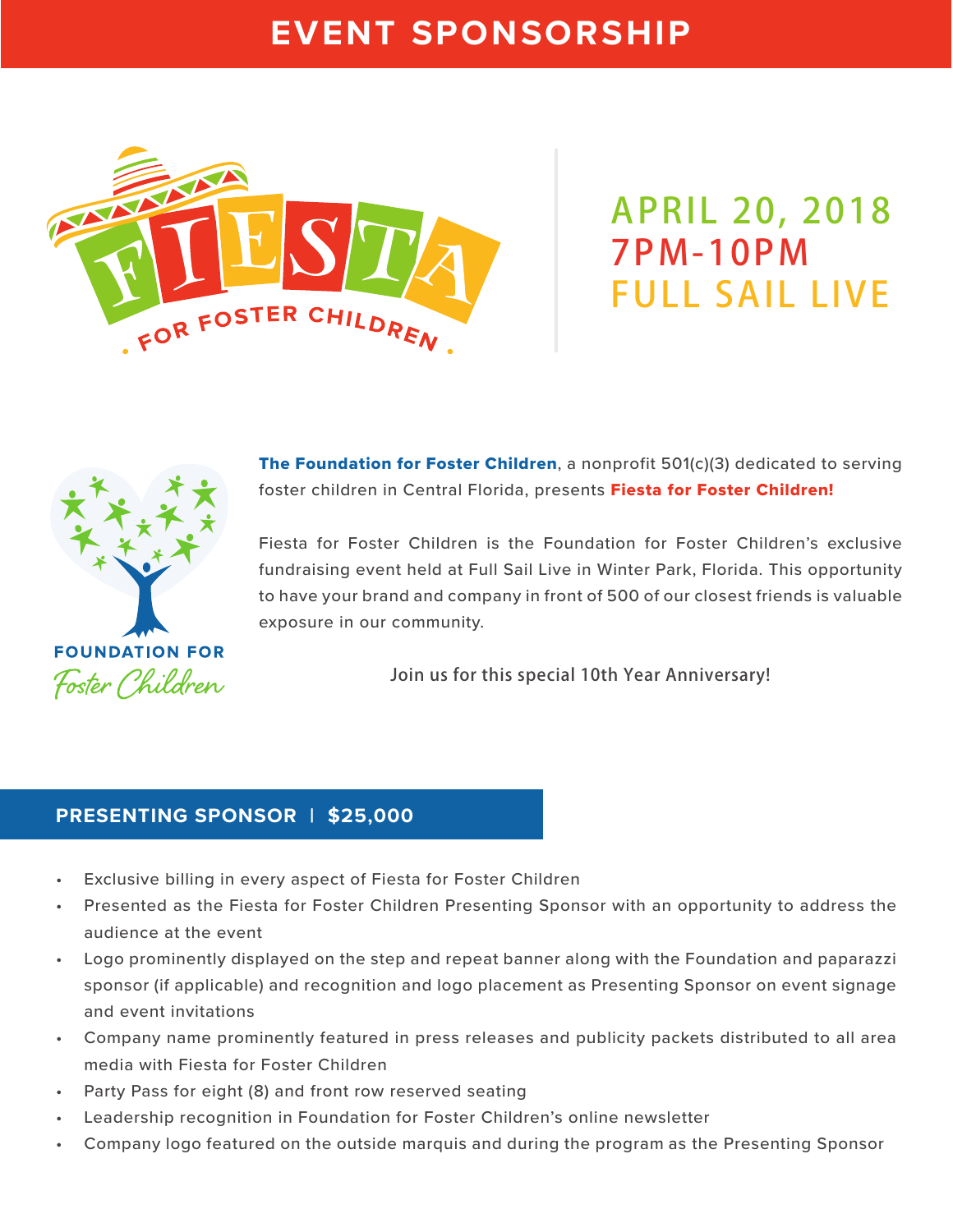#### **PLATINUM SPONSOR | \$10,000**

- Party Pass for six (6) with preferred seating
- Company name prominently featured in press releases and publicity packets distributed to all area media with Fiesta for Foster Children
- Company showcased as the Platinum Sponsor on event signage and invitations
- Recognition in Foundation for Foster Children's online newsletter
- Company logo featured on the outside marquis and during the program as the Platinum Sponsor

#### **GOLD SPONSOR | \$5,000**

- Company showcased as the Gold Sponsor on event signage and invitations
- Party Pass for four (4) with reserved seating
- Recognition in Foundation for Foster Children's online newsletter
- Company name featured on the outside marquis and during the program as the Gold Sponsor

# **SILVER SPONSOR | \$2,500**

- Party Pass for two (2) with reserved seating
- Recognition in Foundation for Foster Children's online newsletter
- Company name featured on the outside marquis and during the program as the Silver Sponsor

#### **MARGARITA FOUNTAIN SPONSOR | \$5,000**

#### Only ONE available!

- Opportunity to have signage on the Margarita Fountain
- Party Pass for four (4)
- Company name featured on the outside marquis and during the program as the Margarita Sponsor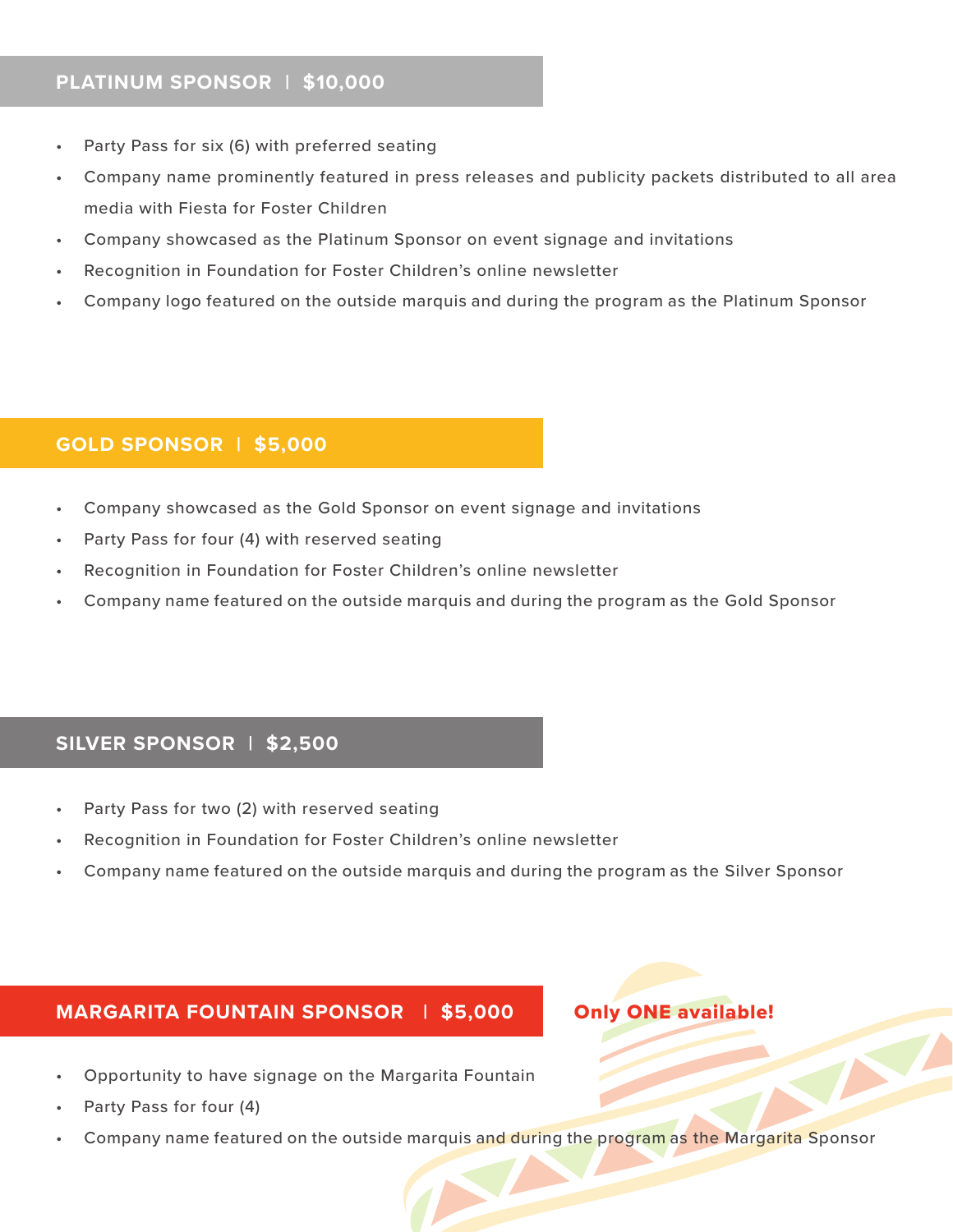#### **EXCLUSIVE VEHICLE SPONSOR | \$10,000**

#### Only ONE available!

- Opportunity to display cars at the event
- Company showcased as a sponsor on invitations
- Company name prominently featured in press releases and publicity packets distributed to all area media with Fiesta for Foster Children
- Party Pass for six (6) with preferred seating
- Company logo featured on the outside marquis and during the program as the Exclusive Vehicle Sponsor

# **PAPARAZZI SPONSOR | \$7,500**

# Only ONE available!

- Logo prominently displayed on the step and repeat banner along with the Foundation and presenting sponsor *(if applicable)*
- Party Pass for six (6)
- Company name featured on the outside marquis and during the program as the Paparazzi Sponsor

# **ACTIVITY SPONSOR | \$5,000**

- Exclusive logo placement at specific activity during the Fiesta
- Party Pass for six (6) with reserved seating
- Company name featured on the outside marquis and during the program as the Activity Sponsor

# DEADLINE: **3.16.2018 FOR ALL SPONSORSHIP LEVELS Please fill out & return the attached event sponsorship agreement**